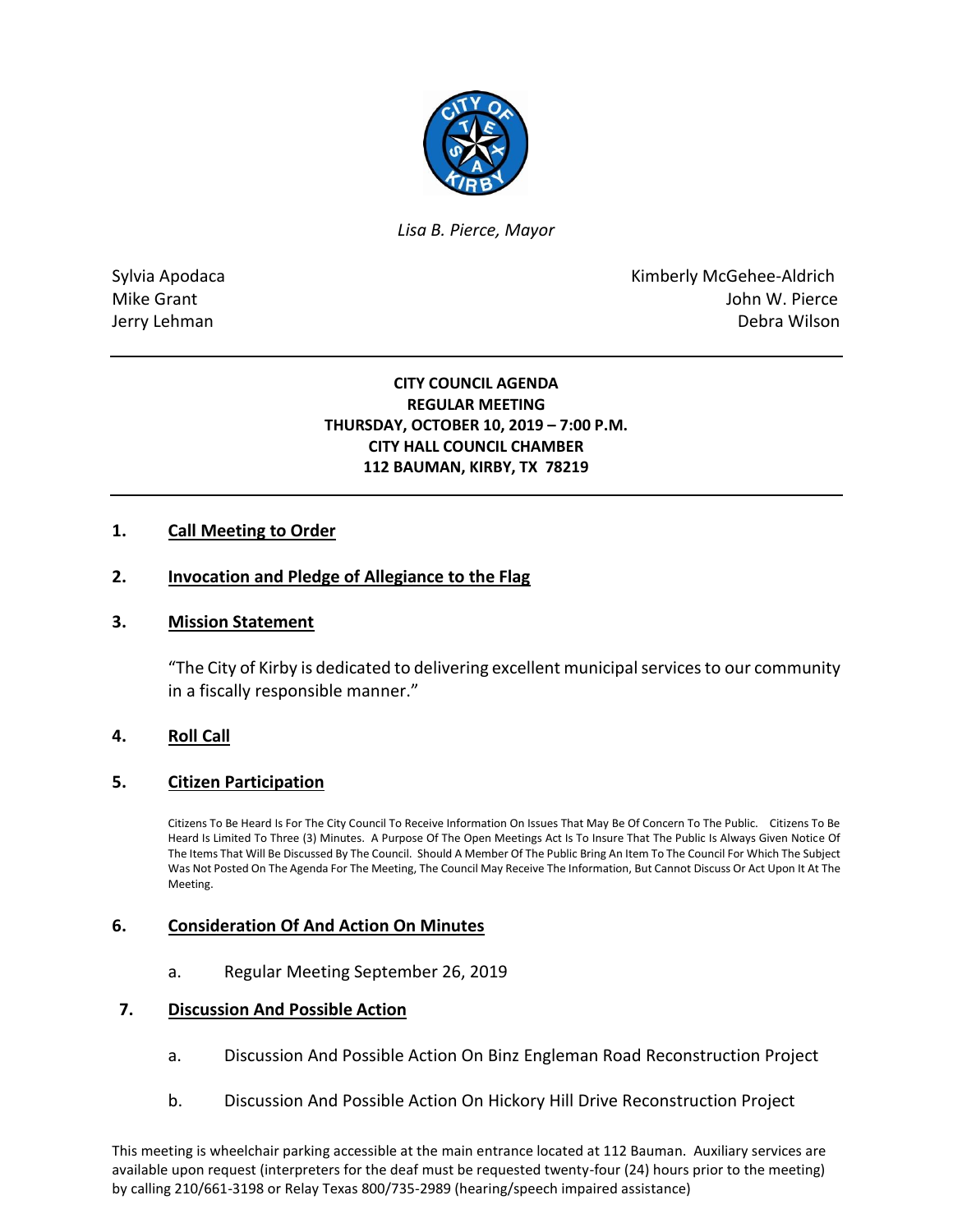- c. Discussion And Possible Action On 2018 Street Bond Projects Phase I
- d. Discussion And Possible Action On 2018 Street Bond Projects Phase II
- e. Discussion And Possible Action On Private Development Projects On Springfield Road
- f. Discussion And Possible Action On Appointing A Member To The Beautification And Recycle Committee
- g. Discussion And Possible Action On Appointing Alternate Members To The Building And Standards Commission
- h. Discussion And Possible Action On Appointing Members To the Kirby Senior Center Corporation Board
- i. Discussion And Possible Action On Appointing Up To Four Members To A Charter Review Commission
- j. Discussion And Possible Action On Entering Into An Interlocal Agreement For Fire Protection And First Responder Emergency Medical Services With Bexar County Emergency Services District No. 11
- k. Discussion And Possible Action On Ordinance No. O-2019-871 Designating The Official City Newspaper For Publication of Matters Pertaining To The City Of Kirby. This Is The First Reading.

#### **8. Requests and Announcements**

a. Requests By Mayor And Council Members For Items To Be Placed On Future City Council Agendas And Announcements On City Events/Community Interests

\_\_\_\_\_\_\_\_\_\_\_\_\_\_\_\_\_\_\_\_\_\_\_\_\_\_\_

# **9. Adjournment**

\_\_\_\_\_\_\_\_\_\_\_\_\_\_\_\_\_\_\_\_\_\_

 Monique L. Vernon City Manager

Patty Cox, TRMC City Secretary

The City Council reserves the right to adjourn into executive session at any time to discuss any of the matters listed on this agenda if authorized by Texas Government Code Section 551.071, Consultation with Attorney, Texas Government Code Section 551.072, Deliberations about Real Property, Texas Government Code Section 551.074, Personnel Matters, and Texas Government Code Section 551.076, Security Devices or Security Audits.

This meeting is wheelchair parking accessible at the main entrance located at 112 Bauman. Auxiliary services are available upon request (interpreters for the deaf must be requested twenty-four (24) hours prior to the meeting) by calling 210/661-3198 or Relay Texas 800/735-2989 (hearing/speech impaired assistance)